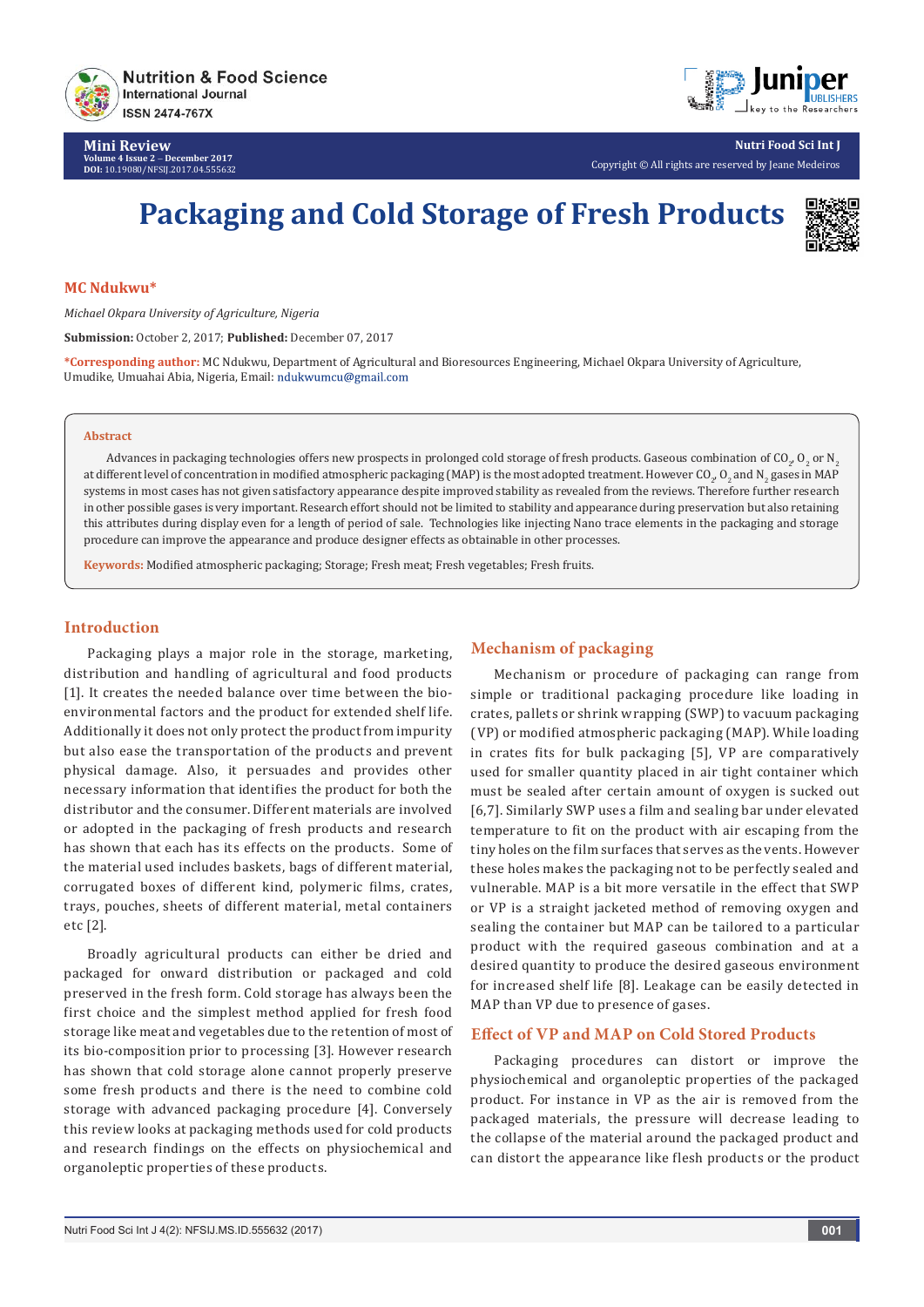can deform as a result of the pressure. The same effect can be obtained in MAP if the ratio of the product and gas like CO<sub>2</sub> is not adequate the package can also collapse due to solubility of  $CO<sub>2</sub>$  in wet environment.

Günşen et al. [9] stated that for fresh food this ratio must be at most 3:1.These effects of VP and MAP has been studied at various gaseous environment in the case of MAP for different cold stored products. Günşen et al. [9] studied shelf life of fish in VP and MAP using CO<sub>2</sub> and nitrogen (N<sub>2</sub>) gas combination and concluded that MAP extended the shelf life of fish by 57% over VP. Kondratowicz et al. [7] noticed a progressive increase of pH value, hydrolytic status of intramuscular lipids and darker colour of turkey breast muscles cold stored under MAP with O<sub>2</sub> and N<sub>2</sub> gas combination after some time. Daszkiewicz et al. [3] reported a gradual increase in the drip loss of roebuck meat in MAP with  $CO_2$  and  $N_2$  gas combination. Alaid et al. [10] found a significant effect of packaging methods on the total soluble solids and water activity of cold stored date fruits. Fernandes et al. [11] studied the stability of lamb loin under cold storage and packaged using VP, and MAP (75%  $O_2$  + 25% C $O_2$  and 100%  $CO<sub>2</sub>$ ). They evaluated microbiological, physical, chemical and sensory attributes and concluded that  $100\%$  CO $_2$  MAP provided better stability but lower appearance preference. Fernandes et al. [12] studied the stability of cold stored lamb loin with VP systems and discovered increased microbial count after a week. Other studies that investigated effect of packaging on fresh stored products can be found in Krala L [13], Pfeiffer and Menner [14], Devlieghere et al. [15], Skandamis and Nychas [16] etc.

#### **Conclusion and Future Trend**

It is imperative from these studies that MAP (gaseous combination) provides more extended shelve life for fresh products in terms of physiochemical and biological composition but in most cases appearance is compromised especially in meat. Gaseous combination of  $CO_{2'}$ ,  $O_2$  or  $N_2$  is most adopted treatment. However, the review showed that this dominant application of  $CO_{2}$ ,  $O_{2}$  and  $N_{2}$  gases in MAP systems in most cases has not given satisfactory appearance despite improved stability. Therefore it is required to try other gaseous combination options.

Research effort should not be limited to stability and appearance during preservation but also retaining this attributes during display even for a length of period of sale. Technologies like injecting Nano trace elements in the packaging and storage procedure can improve the appearance and produce designer effects as obtainable in other processes.

#### **References**

1. [Pathare PB, Opara UL, Vigneault C, Delele MA, Al-Said FAJ \(2012\)](https://link.springer.com/article/10.1007/s11947-012-0883-9)  [Design of packaging vents for cooling fresh horticultural produce. Food](https://link.springer.com/article/10.1007/s11947-012-0883-9)  [and Bioprocess Technology 5\(6\): 2031-2045.](https://link.springer.com/article/10.1007/s11947-012-0883-9)

- 2. [Pascall MA \(2010\) Packaging for fresh vegetables and vegetable](http://onlinelibrary.wiley.com/doi/10.1002/9780470958346.ch20/summary)  [products. In N. Sinha \(Eds.\), Handbook of vegetables and vegetable](http://onlinelibrary.wiley.com/doi/10.1002/9780470958346.ch20/summary)  [processing Oxford: Wiley-Blackwell.](http://onlinelibrary.wiley.com/doi/10.1002/9780470958346.ch20/summary)
- 3. [Daszkiewicz T, P Janiszewski, J Kondratowicz \(2008\) Changes in](http://agris.fao.org/agris-search/search.do?recordID=PL2009000144)  [Chemical Composition of Meat from Roe Deer \(CapreolusCapreolusL.\)](http://agris.fao.org/agris-search/search.do?recordID=PL2009000144)  [Bucks during Cold Storage under Vacuum and Modified Atmosphere.](http://agris.fao.org/agris-search/search.do?recordID=PL2009000144)  [Pol JFood Nutr Sci 58\(3\): 331-334.](http://agris.fao.org/agris-search/search.do?recordID=PL2009000144)
- 4. [Goulas A \(2007\) Combined effect of chill storage and modified](http://onlinelibrary.wiley.com/doi/10.1002/pts.793/abstract)  [atmosphere packaging on mussels \(Mytilusgalloprovincialis\)](http://onlinelibrary.wiley.com/doi/10.1002/pts.793/abstract)  [preservation. Packaging Technology and Science. Published online in](http://onlinelibrary.wiley.com/doi/10.1002/pts.793/abstract)  [Wiley Inter Science.](http://onlinelibrary.wiley.com/doi/10.1002/pts.793/abstract)
- 5. [Pathare PB, Opara UL \(2014\) Structural design of corrugated boxes for](http://www.academia.edu/24294319/Structural_design_of_corrugated_boxes_for_horticultural_produce_A_review)  [horticultural produce: A review. bio systems engineering 125\(2014\):](http://www.academia.edu/24294319/Structural_design_of_corrugated_boxes_for_horticultural_produce_A_review)  [128-140.](http://www.academia.edu/24294319/Structural_design_of_corrugated_boxes_for_horticultural_produce_A_review)
- 6. Church N (1998) MAP fish and crustaceans-sensory enhancement. Food Science and Technology Today 12(2): 73-83.
- 7. Kondratowicz J, I Chwastowska, P Matusevičius, J Gardzielewska, K Skibniewska (2006) Effect of the Packaging Method on the Sensory and Microbiological Properties of Broiler Chicken Breast Muscles Stored In Controlled Atmosphere. Veterinarija Ir zootechnika t 33(55).
- 8. Koski DV (1988) is current modified/controlled atmosphere packaging technology applicable to the U.S. food market? Food Technology, 9: 54.
- 9. GünşenU, A Ö[zcan, A Aydın \(2011\) Determination of Some Quality](http://www.trjfas.org/uploads/pdf_568.pdf)  [Criteria of Cold Storaged Marinated Anchovy under Vacuum and](http://www.trjfas.org/uploads/pdf_568.pdf)  [Modified Atmosphere Conditions. Turkish Journal of Fisheries and](http://www.trjfas.org/uploads/pdf_568.pdf)  [Aquatic Sciences 11: 233-242.](http://www.trjfas.org/uploads/pdf_568.pdf)
- 10. [Aleid SM, AM Elansari, Tang Zhen-Xing, AA Sallam \(2014\) Effect of](http://www.maxwellsci.com/jp/abstract.php?jid=AJFST&no=439&abs=08)  [Cold Storage and Packing Type on Khalas and Sukkary Dates Quality.](http://www.maxwellsci.com/jp/abstract.php?jid=AJFST&no=439&abs=08)  [Advance Journal of Food Science and Technology 6\(5\): 603-608.](http://www.maxwellsci.com/jp/abstract.php?jid=AJFST&no=439&abs=08)
- 11. [Fernandes Rde P, Freire MT, de Paula ES, Kanashiro AL, Catunda FA et](https://www.ncbi.nlm.nih.gov/pubmed/24018275)  [al. \(2014\) Stability of lamb loin stored under refrigeration and packed](https://www.ncbi.nlm.nih.gov/pubmed/24018275)  [in different modified atmosphere packaging systems. Meat Science](https://www.ncbi.nlm.nih.gov/pubmed/24018275)  [96\(1\): 554-561](https://www.ncbi.nlm.nih.gov/pubmed/24018275)
- 12. [Fernandes RPP, Freire MTA, Guerra CC, Carrer CC, Balieiro JCC, et al.](http://www.scielo.br/scielo.php?script=sci_arttext&pid=S0103-84782012000400025)  [\(2012\). Estabilidadefísico-química, microbiológica e sensorial de](http://www.scielo.br/scielo.php?script=sci_arttext&pid=S0103-84782012000400025)  [carne ovinaembalada a vácuoestocada sob refrigeraç](http://www.scielo.br/scielo.php?script=sci_arttext&pid=S0103-84782012000400025)ão. Ciência Rural [42\(4\).](http://www.scielo.br/scielo.php?script=sci_arttext&pid=S0103-84782012000400025)
- 13. Krala L(1999) The effect of controlled and modified atmosphere on the properties of cold-stored chicken meat (in Polish). Wyd Nauk PolitechnikiŁódzkiej, Rozpr Nauk 255: 5-141.
- 14. Pfeiffer T, Menner M (1999) Modified atmosphere packaging for self-service fresh meat change of gas atmosphere during storage. Fleischwirtschaft 79(12): 79-84.
- 15. [Devlieghere F, Debevere J, Van Impe J \(1998\) Concentration of carbon](https://www.ncbi.nlm.nih.gov/pubmed/9761344)  [dioxide in the water-phase as a parameter to model the effect of a](https://www.ncbi.nlm.nih.gov/pubmed/9761344)  [modified atmosphere onmicroorganisms. Int J Food Microbiol 43\(1/2\):](https://www.ncbi.nlm.nih.gov/pubmed/9761344)  [105-113.](https://www.ncbi.nlm.nih.gov/pubmed/9761344)
- 16. [Skandamis PN, Nychas GJ \(2002\) Preservation of fresh meat with active](https://www.ncbi.nlm.nih.gov/pubmed/12382683)  [and modified atmosphere packaging conditions. Int J Food Microbiol](https://www.ncbi.nlm.nih.gov/pubmed/12382683)  [79\(1-2\): 35-45.](https://www.ncbi.nlm.nih.gov/pubmed/12382683)